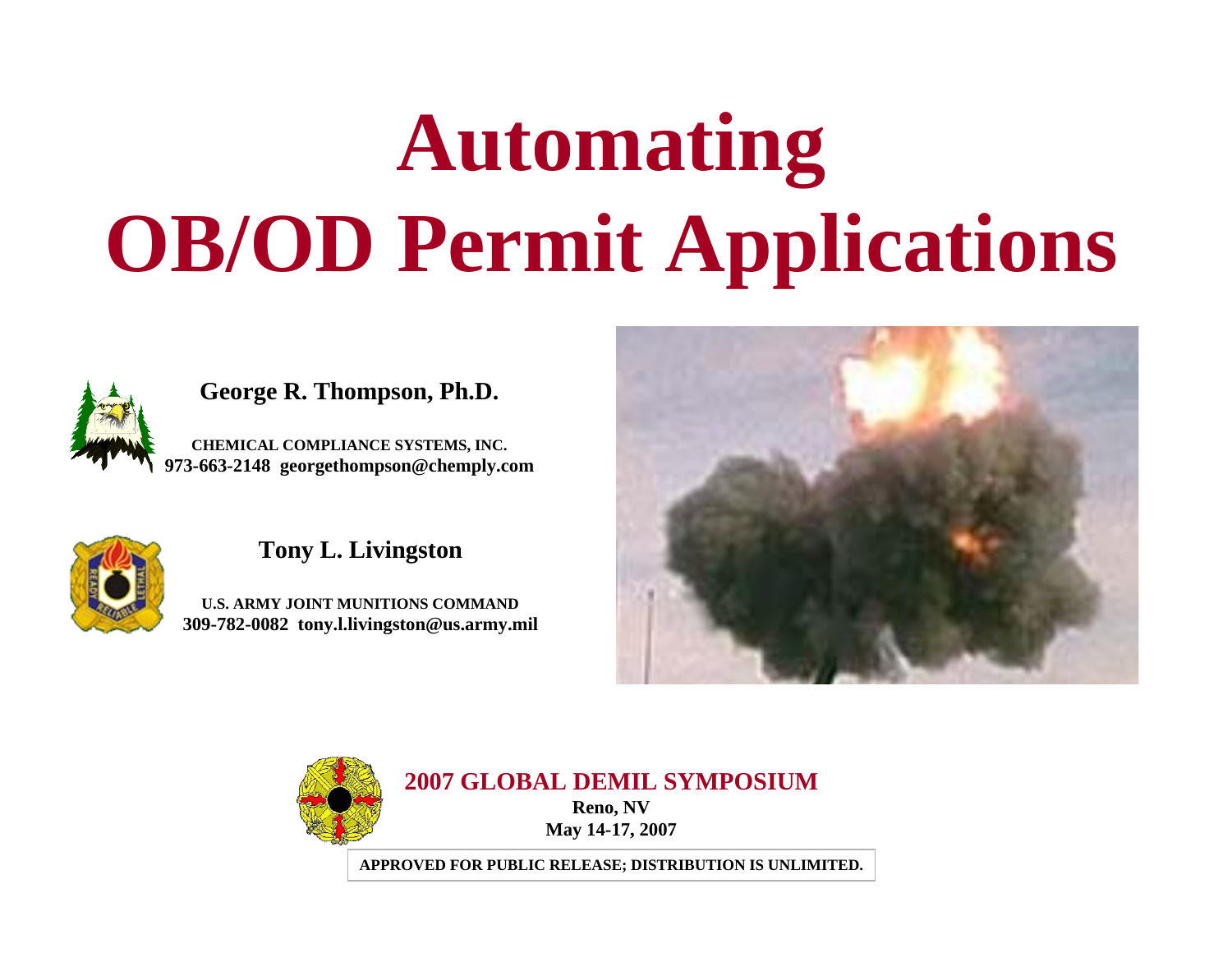# **Munitions Analytical Compliance Suite (MACS)**



- Modules currently with submitted proposals
- 
- Modules in the defined concept stage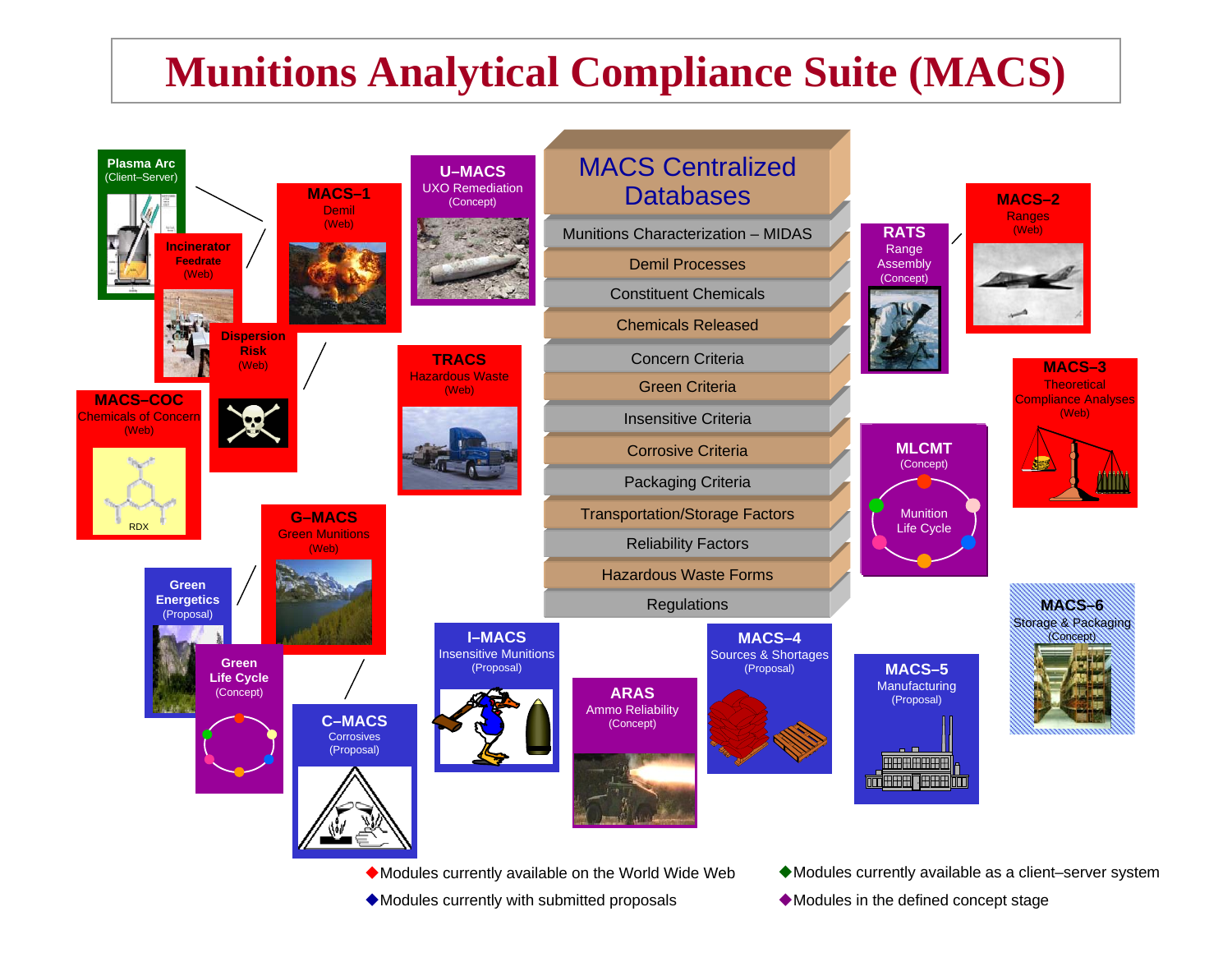## **EPA OB/OD RCRA Permit Assessment & Objectives (DUGM Presentation 10/17/06)**

- <sup>2</sup> 49 OB/OD Treatment, Storage & Disposal (TSD) Units in U.S. Under Interim Status Operating Permits (ISOP) Not Approved Controls  $\bullet$
- **The 11 OB/OD TSD Units On Track for Closure**  $\bullet$
- **38 OB/OD TSD Units Continuing With ISOPs**  $\bullet$
- $\bullet$ Facilities Provided Data in FY06 EPA Survey
- $\bullet$ By FY08 Achieve 95% EPA Approved Controls
- $\bullet$ By FY11 Achieve 98% EPA Approved Controls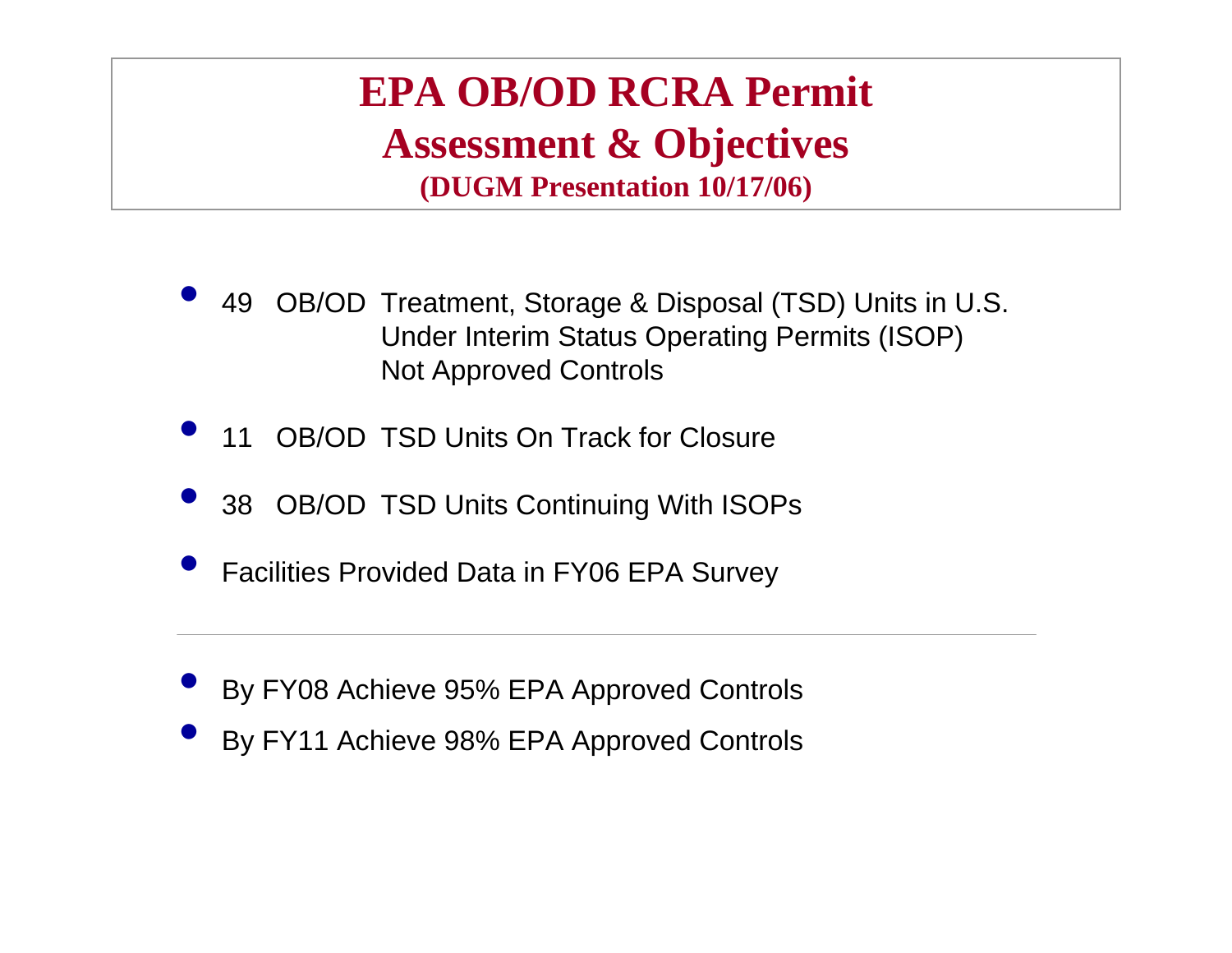# **JMC OB/OD RCRA Permit Assessment & Analysis**

- $\bullet$ JMC Facility Permits Cover OB/OD/IN/Plasma Arc—As Applicable
- $\bullet$ Demil Permit Costs: \$1-3M/Site, Initial Application
- $\bullet$ Permitting Expenditures Every 3-5 Years
- $\bullet$ Potential JMC Expenditure \$10-30M Every 3-5 Years
- $\bullet$ Need to Decrease Permitting Time and \$\$ Costs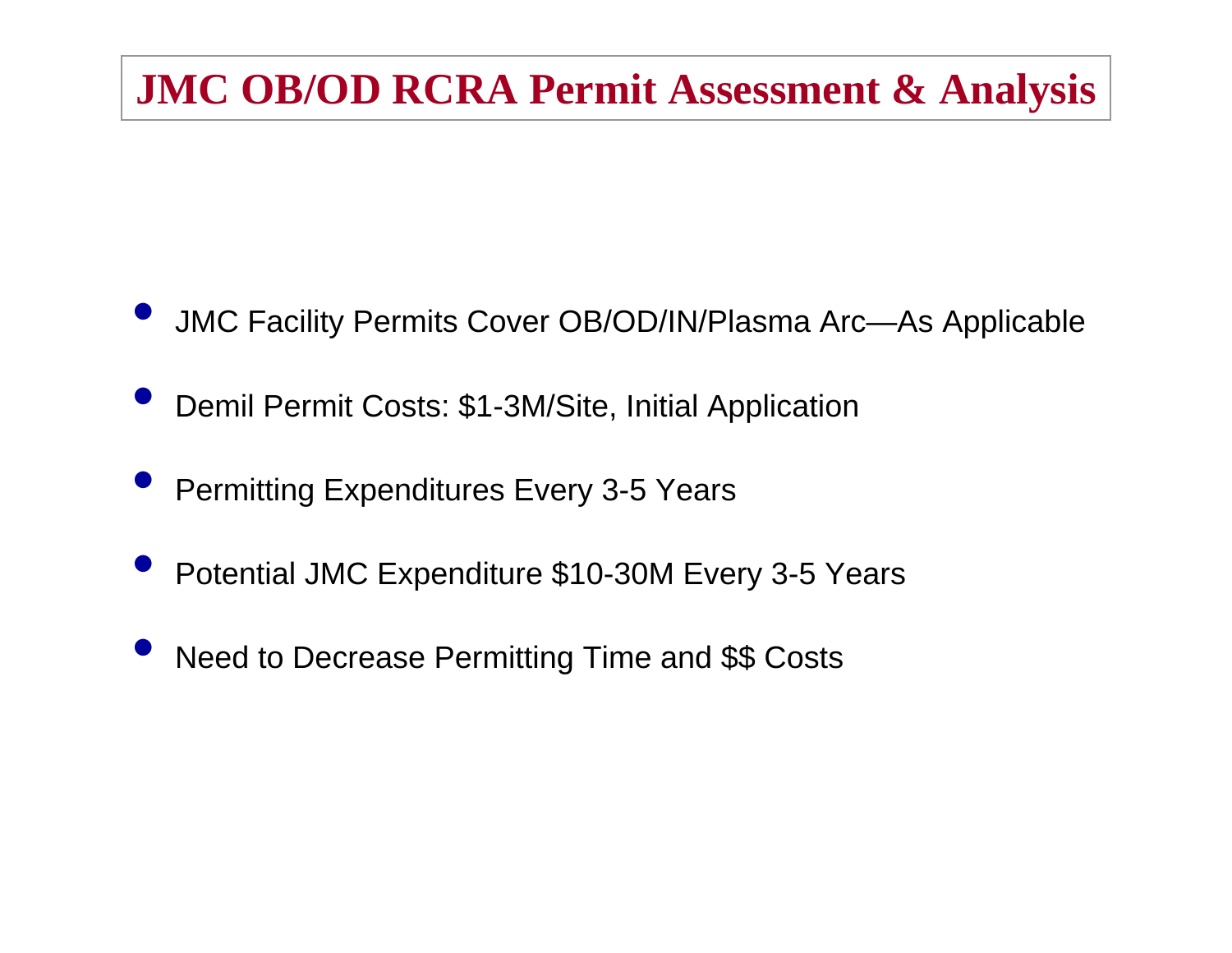# **Human Health Risk Assessment**

#### $\bullet$ Planning, Scoping & Problem Definition

 $\bullet$ Toxicity & Exposure Analyses

 $\bullet$ Risk Characterization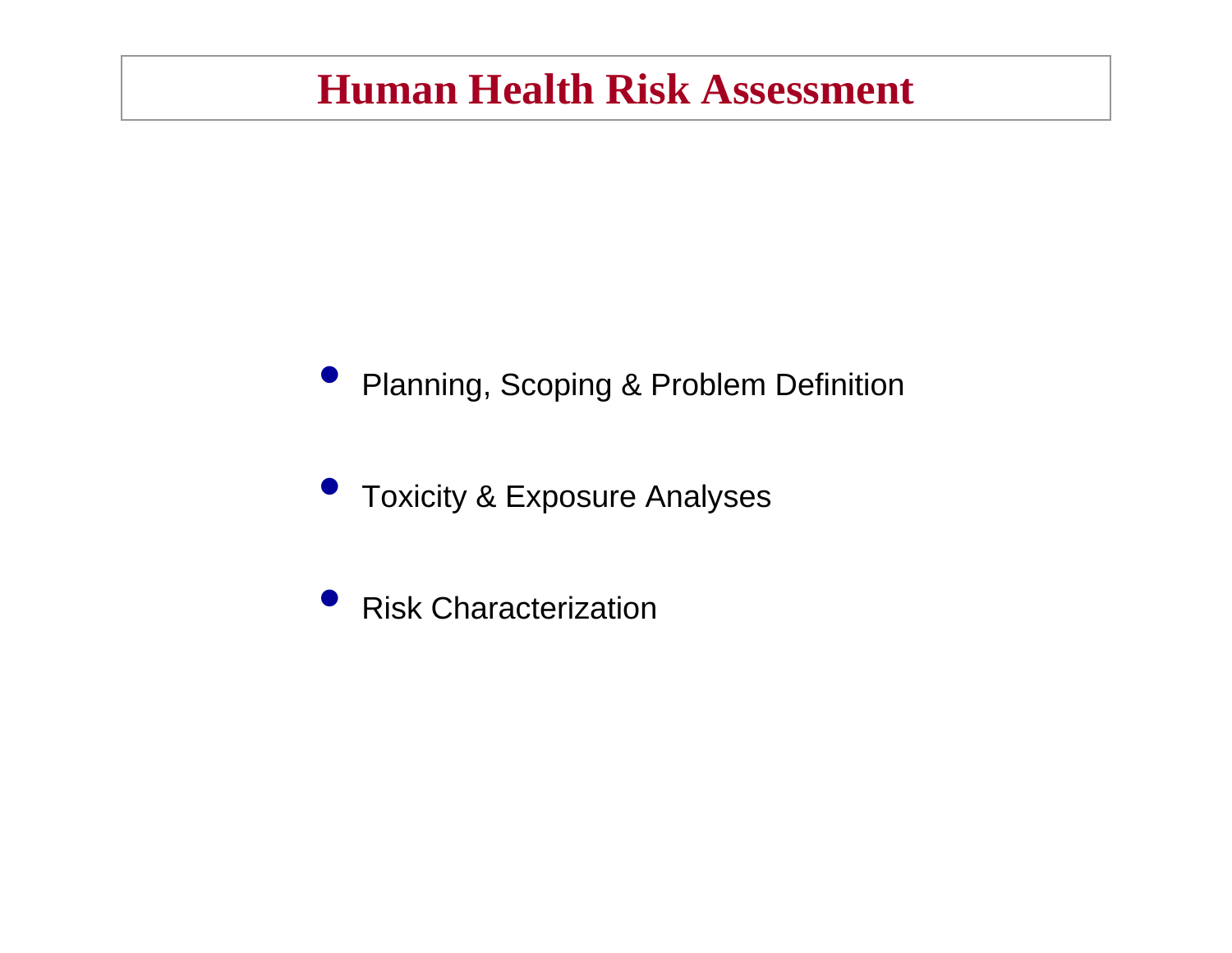# **HRA Automation—MACS Existing Resources**

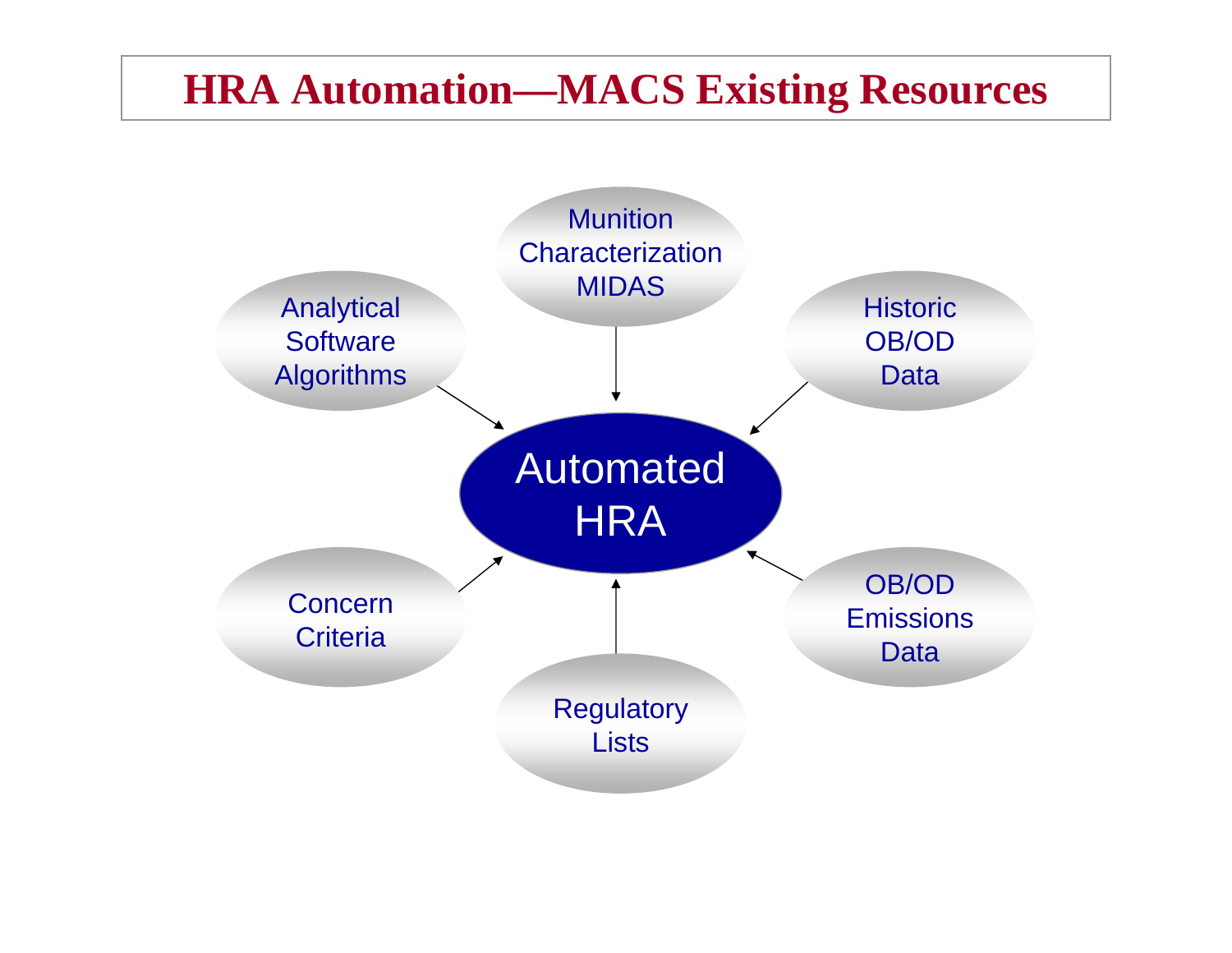# **HRA Component Automation**

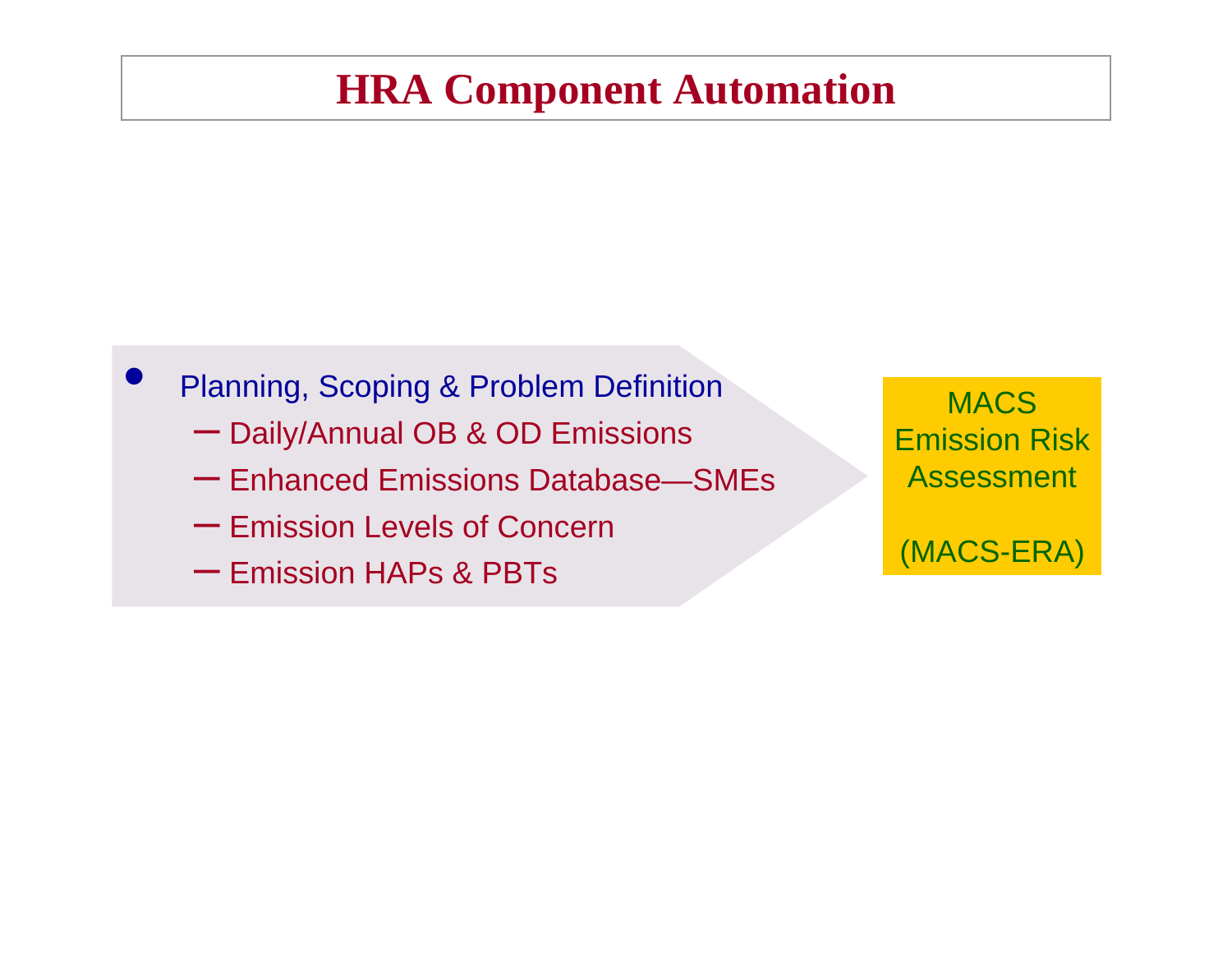# **HRA Component Automation**

## $\bullet$  Toxicity & Exposure Analyses – Cancer: IURs, Oral CSFs – Noncancer: RfCs, RfD – Acute: 12 Lists – Annual Releases  $-$  Exposure Time

– Tiers I, II & III

MACS Health RiskAssessment

(MACS-HRA)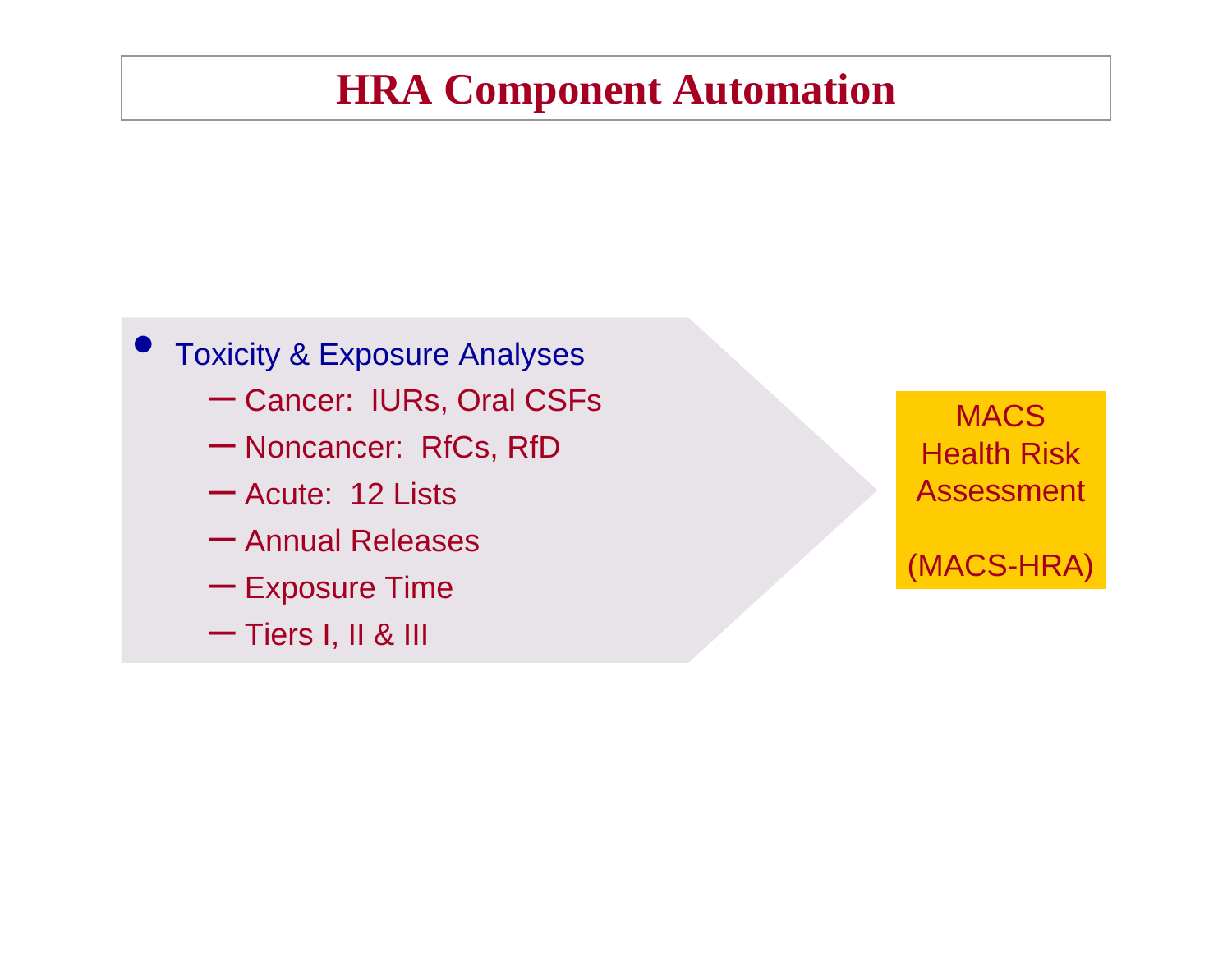# **HRA Component Automation**

#### $\bullet$ **Risk Characterization**

## – Cancer

Risk = ECL + IUR

ECL = lifetime of **continuous** inhalation exposure to individual HAPs

Total Cancer Risk = Risk $_1$  + Risk  $_2$  + Risk  $_3$  +  $\dots$ 

## – Noncancer

Hazard Quotient (HQ) =  $EC<sub>c</sub> \mathcal{D}$  RfC

EC<sub>C</sub> = lifetime of **continuous** inhalation exposure

Hazard Index (HI) = HQ<sub>1</sub> + HQ <sub>2</sub> + HQ <sub>3</sub> +  $\dots$ 

### – Acute

 $\mathsf{HQ}_\mathsf{A} = \mathsf{EC}_{\mathsf{ST}}$   $\mathbb O$  AV

HQ $_{\rm_\text{A}}\,$  = acute hazard quotient for an individual HAP

 $\mathsf{EC}_{\mathsf{ST}}$  = estimate of short-term inhalation exposure to that HAP

 $AV =$  the corresponding acute dose-response value for that HAP

HI  $_{\sf A}$  = HQ  $_{\sf A1}$  + HQ  $_{\sf A2}$  + HQ  $_{\sf A3}$  +  $\ldots$ 

HI<sub>A</sub> = Acute Hazard Index

**MACS** Health RiskAssessment

(MACS-HRA)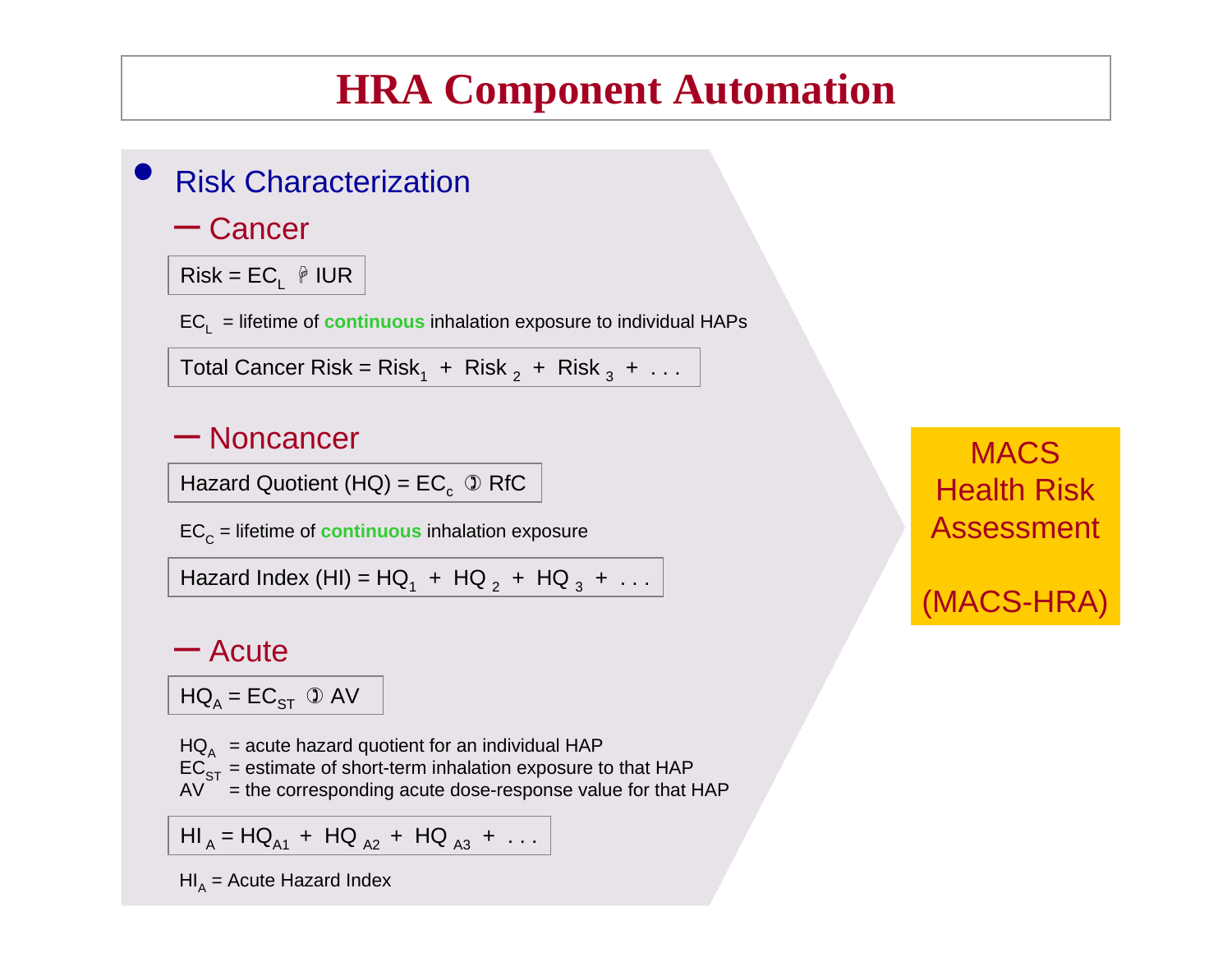# **MACS-ERA & MACS HRA Development Process**

 $\bullet$ Enhanced OB & OD Constituent Emissions Database — EFFs & SME

- $\bullet$ **• Rank Emission Product Concern Levels**
- $\bullet$ MACS-ERA Software Development
- $\bullet$  $\bullet$  Add 5 LOL Databases  $\rightarrow$  18 Total
- $\bullet$ Existing OB/OD Application Reviews + CHPPM, EPA
- $\bullet$ MACS-HRA Software Development
- $\bullet$ Supplemental Permit Information Identification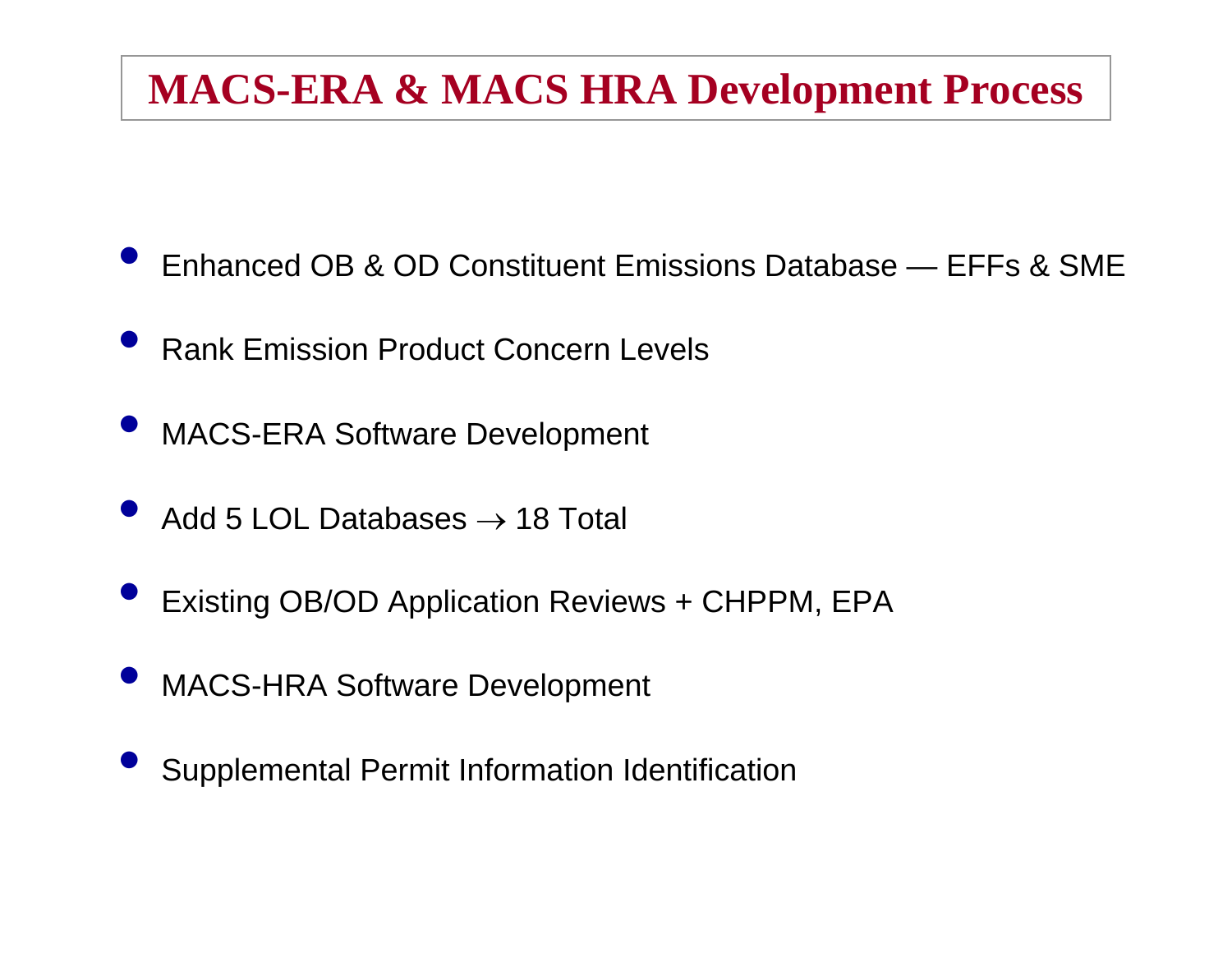# **MACS Integration Value Added ("Free") Capabilities**